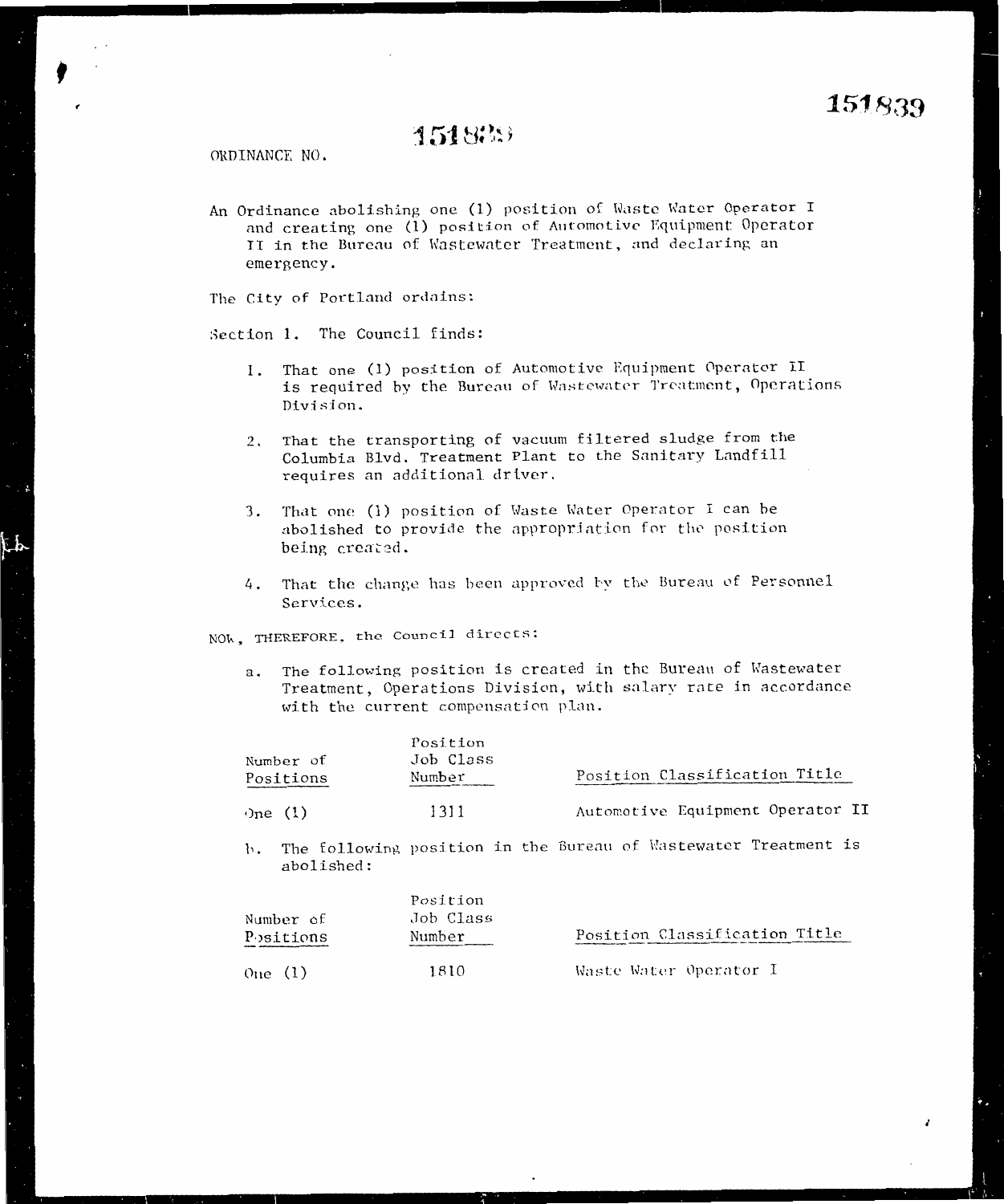## **ORDINANCE No.**

Section 2. The Council declares that an emergency exists because the position to be created is immediately required in order that the operational functions of the Bureau maybe carried out without delay, and the position to be abolished should not be continued unnecessarily; therefore, this Ordinance shall be in force and effect from and after its passage by the Council.

Passed by the Council 測量 今生 1989 Commissioner Lindberg Howard H. Harris; jm June 12, 1981 15100125/6402

Mayor of the City of Portland

Attest:

ge (Jelenik

Auditor of the City of Portland